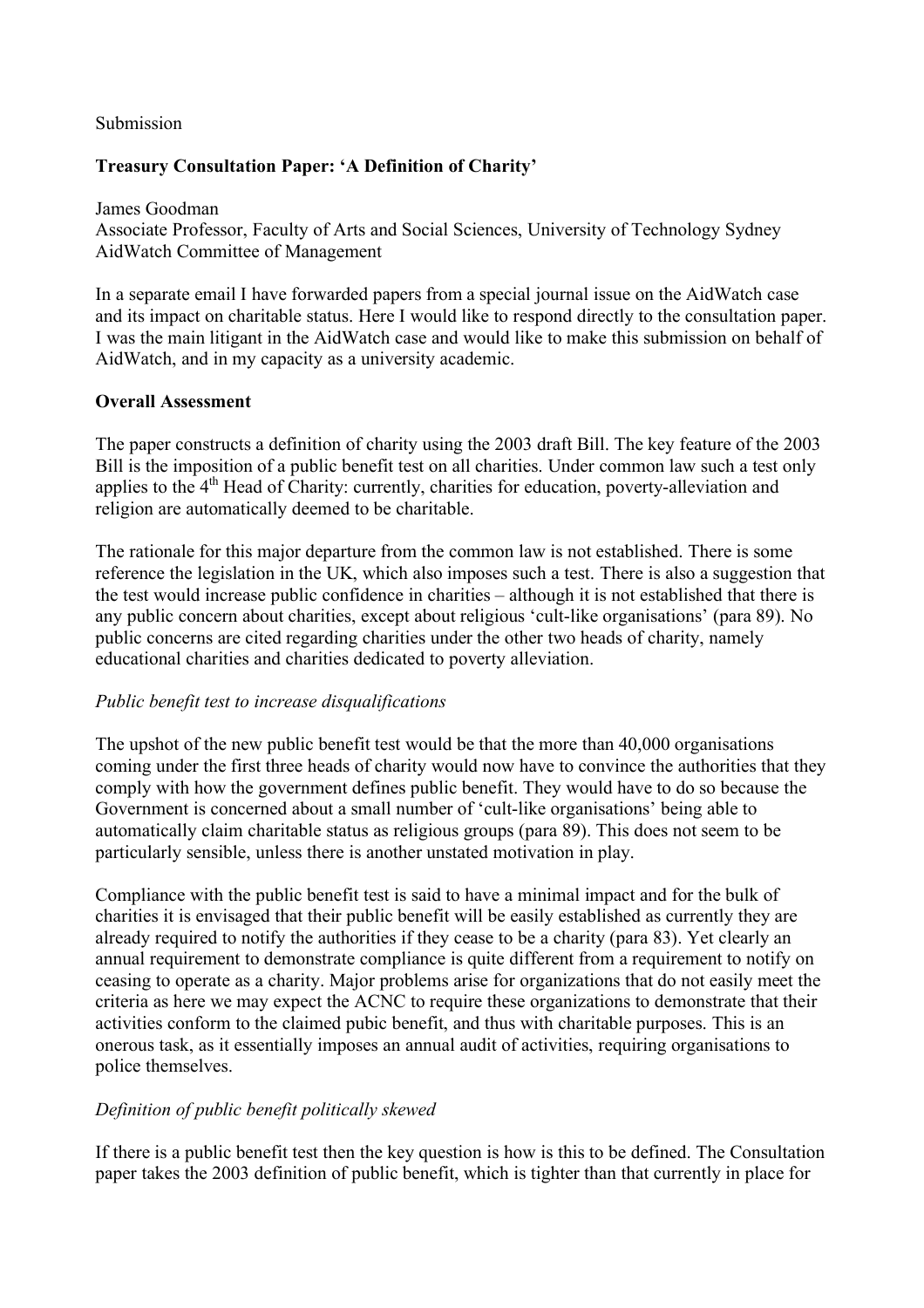## the  $4<sup>th</sup>$  Head of Charity, under TR 2011/D2.

 Specifically, the 2003 definition requires 'practical utility' of 'universal or common good' for 'a sufficient section of the general community' (para 59). The current requirement under the  $4<sup>th</sup>$  Head is that the organisation be altruistic, intend social value and provide a recognized benefit to the community. It is not clear why the definition of public benefit should be further circumscribed and there is little guidance on the likely impact.

 We can, though, suggest how the impacts may be played out. At Para 74 in the consultation paper it is claimed that 'practical utility' does not refer only to material benefit, although this claim is drawn from the Charities Definition Inquiry, so has no legal effect. Hence we can expect that charities that indirectly pursue charitable purposes – for instance in seeking changes to the administration of welfare rather than directly providing relief for the poor, or in seeking changes to the administration of overseas aid rather than providing it directly, or in seeking changes to forest policy rather than directly planting trees - will find their charitable status under threat.

 There are also obvious problems with the requirement that a 'sufficient section of the community' benefits from the charity. The problems are demonstrated by the consultation report where it suggests an exception may be needed for indigenous organizations that benefit only a small section of the community: such situations are likely to apply in many contexts, meaning the requirement will raise rates of disqualification. The same applies to the requirement to have 'universal or common good': how is this to be defined, whose universality is to be recognized and whose disqualified?

 The cumulative impact of all three questions – practical utility, community scope, universality – is likely to be heavily biased against organizations that seek to address systemic issues, rather than directly providing a service. Charities addressing the causes of social and environmental problems (rather than the symptoms) are likely to be disadvantaged. This will accentuate political censorship in the sector (contrary to the requirements of the AidWatch judgement – see below).

#### *A more restrictive regime – why?*

 The net effect of using the architecture of the 2003 Bill as the basis for the proposed statutory definition is to delimit the definition of charitable activity in Australia. There are two key elements:

 First, it imposes a public benefit test that is explicitly designed to disqualify certain types of charity deemed to be of public concern: only 'cults' are cited but it is clear that the public benefit test applies not just to religious organizations but also to educational and anti-poverty groups. Second, it imposes a tighter definition of 'public benefit', designed to disqualify organizations that have limited 'practical utility' or have appeal for a section of the community deemed not to be 'sufficient'.

 The lack of meaningful rationale for the proposed changes raises the question of why the 2003 Bill is being revived.

 One driver appears to be the balance of power in the House of Representatives and specifically the influence of the Senate cross-bencher who initiated the 2010 Senate Inquiry, which was principally focused on the Church of Scientology (this is mentioned at para 80). But, as noted, it is not good policy to conduct a root-and-branch transformation of the definition of charity,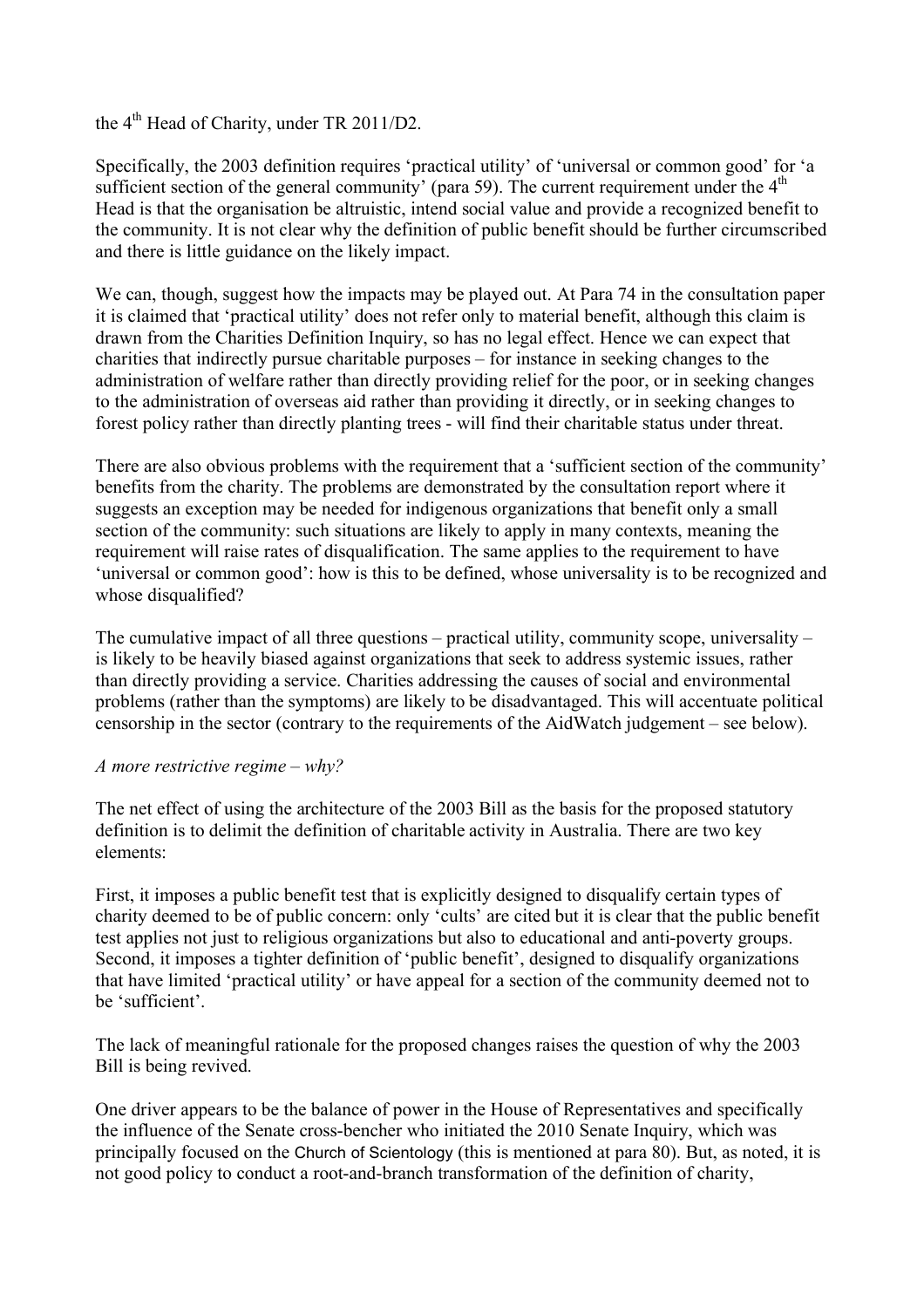introducing a new restrictive test for the whole sector, simply to deal with the claimed abuses of one charity.

 Another driver may be financial, as the 2011 budget requires the ACNC to find \$41m over four years through 'increased compliance activity': the main means of increasing tax revenue from charities is to increase disqualification rates. A \$41 million increase in ATO income means \$41 million less in the sector, and is clearly not to be welcomed.

## *Constitutional protection against restrictions – AidWatch*

 The consultative paper acknowledges the need to recognize the AidWatch case, although it confines discussion of its impacts to the question of whether charities may engage in political activities that are in furtherance of its charitable purposes. In fact the AidWatch judgement explicitly states that the promotion of public debate on government policy is itself a charitable purpose. Hence there is no need to establish a link between activity and purpose – political activity is in itself a charitable purpose. This is stated at para 105 in the paper, but is not addressed in the section on charitable purposes, from para 124.

 Furthermore, the AidWatch judgement is grounded in constitutional law – in the implied right to freedom of political communication – and thus any restriction on the ability of a charity to have political purposes in relation to government policies is potentially unconstitutional. This is of great significance as it is the only constitutional constraint on a statutory definition – yet is not addressed in the paper. Indeed, it may be argued the proposed 'public benefit test' imposes a new restriction on the capacity of charities to engage in public debate about government policy, and as such should be struck down by the High Court.

## **Consultation questions**

1. Exclusive charitable purpose required

 This provision should be interpreted in the context of a requirement that activities be incidental to purposes: that is, a charity may be disqualified if its activities suggest it has a purpose that is other than charitable. Requiring exclusive purpose will lead to a narrowing of activity.

## 2. NSWAAT decision on Peak Bodies

 The decision seems to be in conflict with the proposed definition of public benefit at para 58 in relation to 'practical utility'.

 3. Definition of 'public' / 'sufficient section' for public benefit test These are subjective criteria: any attempt to refine them is likely to be exclusionary, and certainly contestable.

### 4. Family ties

The proposed exception demonstrates the exclusionary character of the proposed criteria.

#### 5. 'Benefit' definition

There is a clear skewing of charitable status with a definition stressing 'practical utility'.

#### 6. Non-statutory definition

A non-statutory definition may enable more arbitrary decision-making.